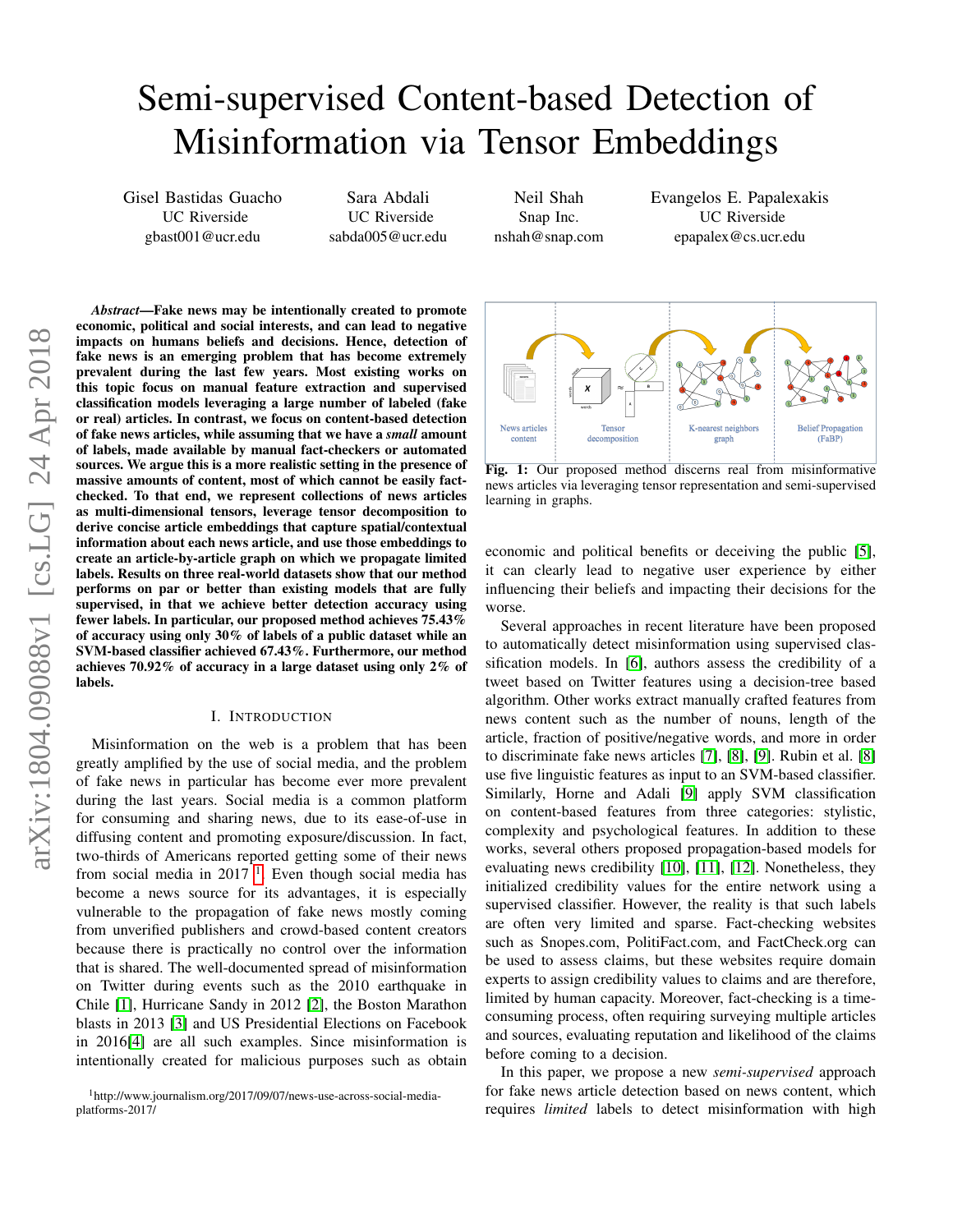accuracy. On a high level, our approach exploits tensor representation and decomposition of news articles, careful construction of a k-nearest neighbor graph, and propagation of limited labeled article information to conduct inference on a larger set.

Our main contributions are:

- We leverage tensor-based article embeddings, which are shown to produce concise representations of articles with respect to their spatial context, in order to derive a graph representation of news articles.
- We formulate fake news detection as a semi-supervised method that propagates known labels on a graph to determine unknown labels.
- We collect a large dataset of misinformation and real news articles publicly shared on social media.
- We evaluate our method on real datasets. Experiments on two previously used datasets demonstrate that our method outperforms prior works since it requires a fewer number of known labels and achieves comparable performance. In fact, our method attains  $75.43\%$  accuracy using only  $30\%$ of labels of the first public dataset and 67.38% accuracy using only 10% of labels of the second public dataset.

The remainder of this paper is organized as follows. In Section [II,](#page-1-0) we describe preliminaries and definitions used throughout this paper. Section [III](#page-1-1) defines the problem we address. In Section [IV,](#page-2-0) we introduce our proposed method in detail. In Section [V,](#page-3-0) we describe the datasets, evaluation metrics and discuss the experimental results and performance of our approach. Section [VI](#page-5-0) involves sensitivity analysis, where we discuss the impact of type and length of news articles on the performance of the proposed method. Section [VII](#page-6-0) discusses related work, and Section [VIII](#page-7-12) concludes.

# II. PRELIMINARIES AND NOTATIONS

<span id="page-1-0"></span>In this section, we provide preliminary definitions for technical concepts that we use throughout this paper.

# *A. CP/PARAFAC Tensor Decomposition*

A tensor is a multidimensional array where its dimensions are referred as modes. The most widely used tensor decomposition is Canonical Polyadic (CP) or PARAFAC decomposition [\[13\]](#page-7-13). CP/PARAFAC factorizes a tensor into a sum of rank-one tensors. For instance, a three-mode tensor is decomposed into a sum of outer products of three vectors:

$$
\pmb{\mathcal{X}} \approx \Sigma_{r=1}^R \mathbf{a}_r \circ \mathbf{b}_r \circ \mathbf{c}_r
$$

where  $\mathbf{a}_r \in \mathbb{R}^I$ ,  $\mathbf{b}_r \in \mathbb{R}^J$ ,  $\mathbf{c}_r \in \mathbb{R}^K$  and the outer product is given by

$$
(\mathbf{a}_r, \mathbf{b}_r, \mathbf{c}_r)(i, j, k) = \mathbf{a}_r(i)\mathbf{b}_r(j)\mathbf{c}_r(k)
$$
 for all  $i, j, k$  [14]

The factor matrices are defined as

$$
\mathbf{A} = [\mathbf{a}_1 \ \mathbf{a}_2 \dots \mathbf{a}_R]
$$

$$
\mathbf{B} = [\mathbf{b}_1 \ \mathbf{b}_2 \dots \mathbf{b}_R]
$$

$$
\mathbf{C} = [\mathbf{c}_1 \ \mathbf{c}_2 \dots \mathbf{c}_R]
$$

where  $\mathbf{A} \in \mathbb{R}^{I \times R}$ ,  $\mathbf{B} \in \mathbb{R}^{J \times R}$ , and  $\mathbf{C} \in \mathbb{R}^{K \times R}$  denote the factor matrices and  $R$  is the rank of the decomposition, that is, the number of columns in the factor matrices. In this paper, we use CP/PARAFAC decomposition to decompose a threemode tensor, though the decomposition supports higher modes as well.

### *B.* k*-nearest-neighbor graph*

A  $k$ -nearest-neighbor, or  $k$ -NN graph is one in which node  $p$  and node  $q$  are connected by an edge if node  $p$  is in  $q$ 's k-nearest-neighborhood or node  $q$  is in  $p$ 's k-nearestneighborhood.  $k$  is a hyperparameter that determines the density of the graph – thus, a graph constructed with small k may be sparse or poorly connected.

The  $k$ -nearest-neighbors of a point in *n*-dimensional space are defined using a "closeness" relation where proximity is often defined in terms of a distance metric [\[15\]](#page-7-15) such as Euclidean  $\ell_2$  distance. Thus, given a set of points  $\mathcal P$  in ndimensional space, a  $k$ -NN graph on  $P$  can be constructed by computing the  $\ell_2$  distance between each pair of points and connecting each point with the  $k$  most proximal ones.

The  $\ell_2$  distance d between two points p and q in ndimensional space is defined as:

$$
d(p,q) = \sqrt{\sum_{i=1}^{n} (q_i - p_i)^2}
$$

## *C. Fast Belief Propagation (FaBP)*

FaBP [\[16\]](#page-7-16) is a fast and linearized guilt-by-association method, which improves upon the basic idea of belief propagation (BP) over a graph. In our case, a belief is the label of a news article. Hence, we use FaBP as a means to propagate label likelihood over a graph, given set of known labels. The operative intuition behind FaBP and other such guilt-byassociation methods is that nodes which are "close" are likely to have similar labels or belief values.

The FaBP algorithm solves the following linear system:

$$
[\mathbf{I} + a\mathbf{D} - c'\mathbf{A}]b_h = \phi_h
$$

where  $\phi_h$  and  $b_h$  denote prior and final beliefs, respectively. A denotes the  $n \times n$  adjacency matrix of an underlying graph of *n* nodes, **I** denotes the  $n \times n$  identity matrix, and **D** is a  $n \times n$  diagonal matrix of degrees where  $\mathbf{D}_{ii} = \sum_j \mathbf{A}_{ij}$ and  $\mathbf{D}_{ij} = 0$  for  $i \neq j$ . Finally, we define  $a = \frac{4h_h^2}{1-4h_h^2}$ <br>and  $c' = \frac{2h_h}{(1-4h_h^2)}$  where  $h_h$  denotes the homophily factor between nodes (i.e. their "coupling strength" or association). More specifically, higher homophily means that close nodes tend to have more similar labels. The coefficient values are set as above for convergence reasons; we refer the interested reader to [\[16\]](#page-7-16) for further discussion.

### III. PROBLEM DEFINITION

<span id="page-1-1"></span>We consider a misinformative, or fake, news article as one that is *"intentionally and verifiably false,"* following the definition used in [\[5\]](#page-7-4). With this definition in mind, we aim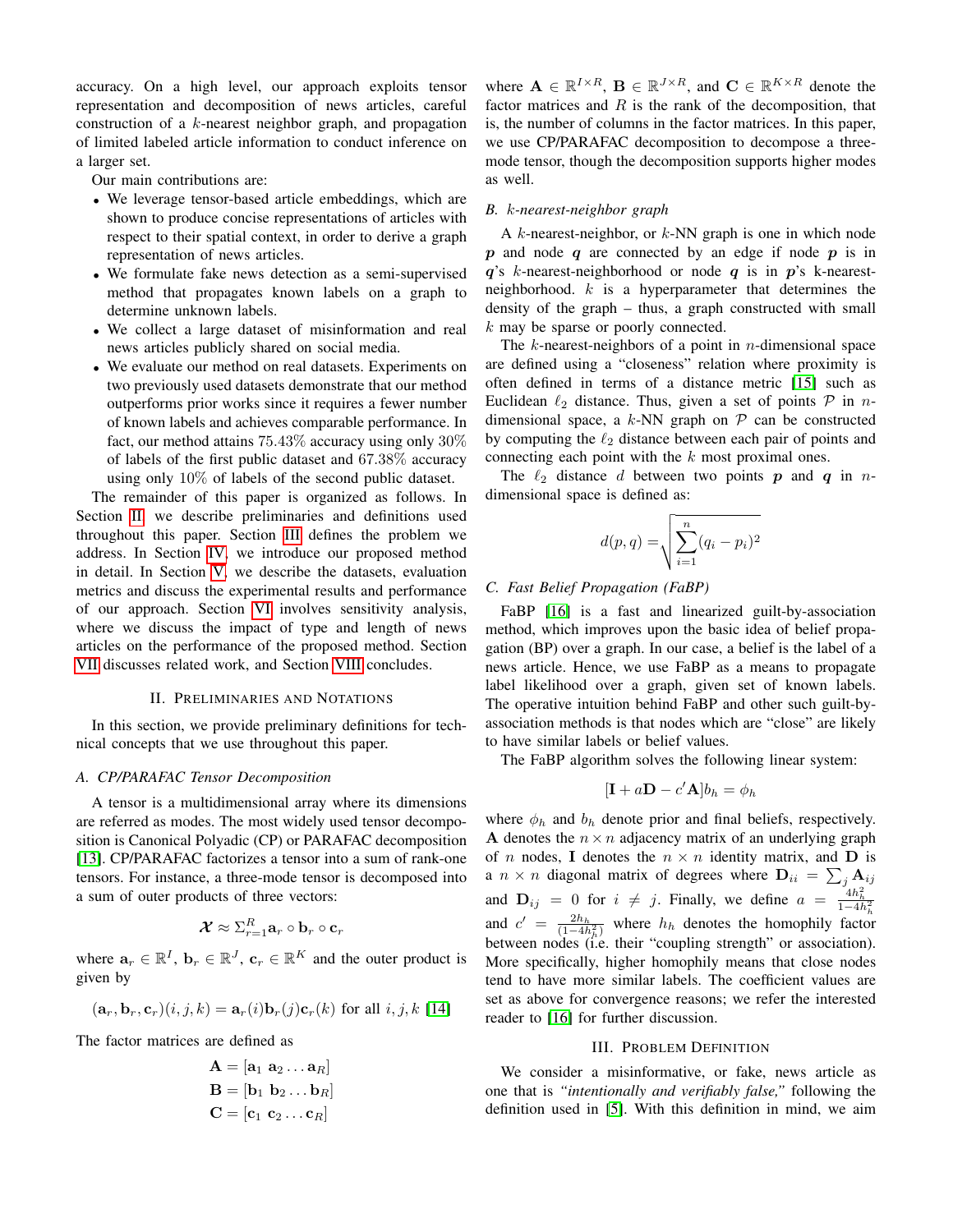to discern fake news articles from real ones based on their content. Henceforth, by "content," we refer to the text of the article. We reserve the investigation of other types of content (such as image and video) for future work.

Let  $\mathcal{N} = \{n_1, n_2, n_3, ..., n_M\}$  be a collection of news articles of size M where each news article is a set of words and  $\mathcal{D} = \{w_1, w_2, w_3, ..., w_I\}$  be a dictionary of words of size I. Assuming that labels of some news articles are available. Let  $l \in \{-1, 0, 1\}$  denote a vector containing the partially known labels, such that entries of 1 represent real articles, −1 represents fake articles and 0 denotes an unknown status. Using the aforementioned notations, we formally define the problem as follows:

Given a collection of news articles  $\mathcal N$  and a label vector l with entries for labeled real/fake and unknown articles, we aim to predict the class labels of the unknown articles.

We address the problem as a binary classification problem; hence, a news article is classified either fake or real.

# IV. PROPOSED METHOD

<span id="page-2-0"></span>In this section, we introduce a content-based method for semi-supervised fake news article detection. This method consists of three steps: representing/decomposing content as a tensor, constructing a  $k$ -NN graph of proximal embeddings, and propagating beliefs using FaBP. Figure [1](#page-0-1) summarizes our proposed method. Below, we describe the individual steps in further detail.

## *Step 1: Tensor Decomposition.*

Given a collection of news articles  $\mathcal N$  ${n_1, n_2, n_3, ..., n_M}$  of size M, where each news article in  $\mathcal N$  is a vector that contains the words within the news article, we build similar tensor-based article embeddings as proposed in [\[17\]](#page-7-17). Specifically, we propose the use of two different types of tensor construction methods, which we will further compare and evaluate in Sections [V](#page-3-0) and [VI.](#page-5-0)

*1) Frequency-based tensor:* We build a three-mode tensor  $\mathcal{X} \in \mathbb{R}^{I \times I \times M}$  (words, words, news) where for each news article, we create a co-occurrence matrix with nonzeros indicating  $(word_1, word_2)$  appearances within a window parameter of w (usually 5-10) words <sup>[2](#page-2-1)</sup>. More specifically,  $\mathcal{X}(i, j, k)$  contains the number of times that the  $i^{th}$  and  $j^{th}$ words appear within the predefined window in the news article k.

*2) Binary-based tensor:* We additionally build a tensor  $\mathbf{\mathcal{Y}} \in \mathbb{R}^{I \times I \times M}$  (words, words, news) where all co-occurrence entries are boolean and indicate indicates whether the  $i<sup>th</sup>$  and  $j<sup>th</sup>$  words appeared within the predefined window at least once.

We then use CP/PARAFAC tensor decomposition [\[13\]](#page-7-13) to factorize the tensors. As [\[17\]](#page-7-17) demonstrates, such tensor-based article embeddings captures spatial/contextual nuances of different types of news articles and result in homogeneous article groups. After decomposing the tensor, we obtain the factor matrices A, B, C whose columns correspond to different latent topics, clustering news articles and words in the latent topic space. More specifically, each row of  $C$  is the representation of the corresponding article in the resulting embedding space.

# *Step 2:* k*-NN graph of news articles.*

The tensor embedding we computed in Step 1 provides a compact and discriminative representation of news articles into a concise set of latent topics. Using this embedding, we construct a graphical representation of news articles. In particular, we use the factor matrix C in order to construct a  $k$ -NN graph  $G$  of news articles. As we mentioned before each column in C is the representation of the corresponding news article in the latent topic space; thus, by constructing a  $k$ -NN graph on C, we can find similar articles in that space. To this end, we consider each row in  $C \in \mathbb{R}^{M \times R}$  as a point in Rdimensional space. We then compute  $\ell_2$  distance among news and find the k-closest points for each point in C. Since the number of news articles can be extremely large in practice, we can leverage well-known kd-tree based optimizations [\[18\]](#page-7-18) in order to more efficiently find to k-nearest-neighbors for each article.

Each node in G represents a news article and each edge encodes that two articles are similar in the embedding space. Since we use a distance metric, if article  $n_1$  is in the knearest-neighbors of  $n_2$ , it does not mean that  $n_2$  is in the k-nearest-neighbors of  $n_1$ , since  $n_1$  may have other neighbors which are closer than  $n_2$ . However, in this step, we only leverage the distance as a means to measure similarity between news articles, without much concern for the actual order of proximity. Thus, we enforce symmetry in the neighborhood relations, that is, if  $n_1$  is a k-nearest-neighbor of news  $n_2$ , the opposite should also hold. The resultant graph  $G$  is an undirected, symmetric graph where each node is connected to at least k nodes. The graph can be compactly represented as an  $M \times M$  adjacency matrix.

#### *Step 3: Belief Propagation.*

Using the graphical representation of the news articles above, and considering that for a small set of those news articles we have ground truth labels, our problem becomes an instance of semi-supervised learning over graphs. We use a belief propagation algorithm which assumes homophily, because news articles that are connected in the  $k$ -NN graph are likely to be of the same type due to the construction method of the tensor embeddings; moreover, [\[17\]](#page-7-17) demonstrates that such embeddings produces fairly homogeneous article groups. More specifically, we use the fast and linearized FaBP variant proposed in [\[16\]](#page-7-16). The algorithm is demonstrated to be insensitive to the magnitude of the known labels; thus, we consider that FaBP can achieve good learning performance only using a small number of known labels. Moreover, FaBP can be used for large-scale graphs since it is linear on the

<span id="page-2-1"></span><sup>2</sup>We experimented with small values of that window and results were qualitatively similar.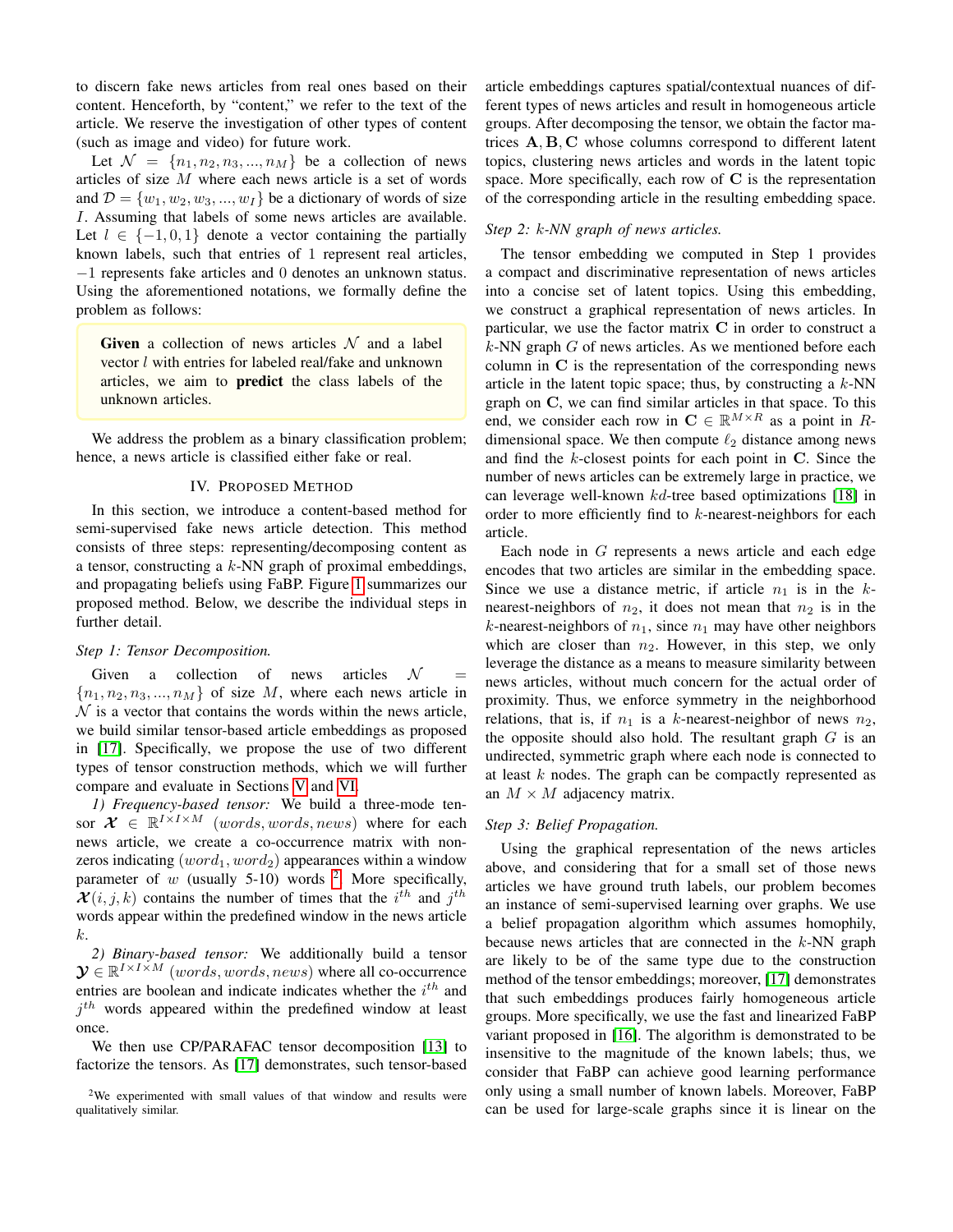number of edges in G. Hence, we classify fake news articles in a semi-supervised fashion.

# V. EXPERIMENTAL EVALUATION

<span id="page-3-0"></span>In this section, we evaluate the performance of our method on several real datasets. We implemented our method in MAT-LAB using the Tensor Toolbox [\[19\]](#page-7-19) and leveraged existing MATLAB FaBP implementation [\[16\]](#page-7-16).

TABLE I: Dataset specifics.

<span id="page-3-1"></span>

| <b>Datasets</b>      | # fake news | # real news | # total |
|----------------------|-------------|-------------|---------|
| Dataset1 (Political) | 75          | 75          | 150     |
| Dataset2 (Bulgarian) | 69          | 68          | 137     |
| Our dataset          | 31.739      | 31,739      | 63,478  |

#### *A. Dataset description*

In order to evaluate the performance of our proposed method, we used data from three datasets: two public datasets of hundreds of articles, and our own, collected dataset of tens of thousands of articles, as shown in Table [I.](#page-3-1)

*1) Public datasets:* The two public datasets were used in previous studies. Specifically, *Dataset1* consists of 150 political news articles, balanced to have 75 articles of each class, and was provided by [\[9\]](#page-7-8). *Dataset2* contains 68 real and 69 fake news articles, and was provided by [\[7\]](#page-7-6).

*2) Our dataset:* In constructing our dataset, we collected news article URLs from Twitter tweets during a 3-month period from June-August 2017. These URLs were filtered based on website domain. We then crawled those URLs to get the news article content. To that end, we created a crawler in Python that extracted news content using the web API boilerpipe<sup>[3](#page-3-2)</sup> and the Python library Newspaper3k<sup>[4](#page-3-3)</sup>. There were few cases where these tools did not extract the news content. For those cases, we also used Diffbot  $5$  which is another API to extract article text from web pages. All real news articles were featured on 3[6](#page-3-5)7 domains obtained from Alexa <sup>6</sup>, and fake news articles belong to 367 domains from the BSDetector (browser extension to identify fake news sites) domain list [\[20\]](#page-7-20). Table [II](#page-3-6) describes the BSDetector-specified domain categories. In this study, we considered news from those domain categories as fake news in order to later perform the binary classification task. All in all, the dataset consists of 31,739 fake news and 409,076 real news articles. Since this dataset is highly imbalanced, we randomly down-sampled the real class to get a balanced dataset.

The content of each news article for the three datasets was preprocessed using tokenization and stemming. Besides, stopwords and punctuations were removed.

<span id="page-3-2"></span><sup>3</sup>http://boilerpipe-web.appspot.com/

<span id="page-3-5"></span><sup>6</sup>https://www.alexa.com/

<span id="page-3-6"></span>TABLE II: Domain categories collected from BSDetector [\[20\]](#page-7-20), as indicated in our dataset.

| Category     | <b>Description</b>                                                                                                                   |
|--------------|--------------------------------------------------------------------------------------------------------------------------------------|
| Rias         | Sources that traffic in political propaganda and<br>gross distortions of fact.                                                       |
| Clickbait    | Sources that are aimed at generating online<br>advertising revenue and rely on sensationalist<br>headlines or eye-catching pictures. |
| Conspiracy   | Sources that are well-known promoters of kooky<br>conspiracy theories.                                                               |
| Fake         | Sources that fabricate stories out of whole cloth<br>with the intent of pranking the public.                                         |
| Hate         | Sources that actively promote racism, misogyny,<br>homophobia, and other forms of discrimination.                                    |
| Junk Science | Sources that promote pseudoscience, meta-<br>physics, naturalistic fallacies, and other scien-<br>tifically dubious claims.          |
| Rumor        | Sources that traffic in rumors, innuendo, and<br>unverified claims.                                                                  |
| Satire       | Sources that provide humorous commentary on<br>current events in the form of fake news.                                              |



Fig. 2: Distribution of misinformation per domain category in our collected dataset.

## *B. Evaluation Metrics*

Since we consider the fake article detection as a binary classification problem, we evaluated our method in terms of the following commonly used metrics:

$$
Accuracy = \frac{|TP| + |TN|}{|TP| + |TN| + |FP| + |FN|},
$$

which is the percentage of correctly classified articles.

$$
Precision = \frac{|TP|}{|TP| + |FP|},
$$

which is the percentage of articles predicted as fake out of all articles predicted as fake.

$$
Recall = \frac{|TP|}{|TP| + |FN|},
$$

which is the percentage of all fake articles that are correctly predicted as fake.

$$
F1\_score = 2 \cdot \frac{Precision \cdot Recall}{Precision + Recall},
$$

which is the harmonic mean of precision and recall, and indicates a combined measure of performance.

<span id="page-3-3"></span><sup>4</sup>http://newspaper.readthedocs.io/en/latest/

<span id="page-3-4"></span><sup>5</sup>https://www.diffbot.com/dev/docs/article/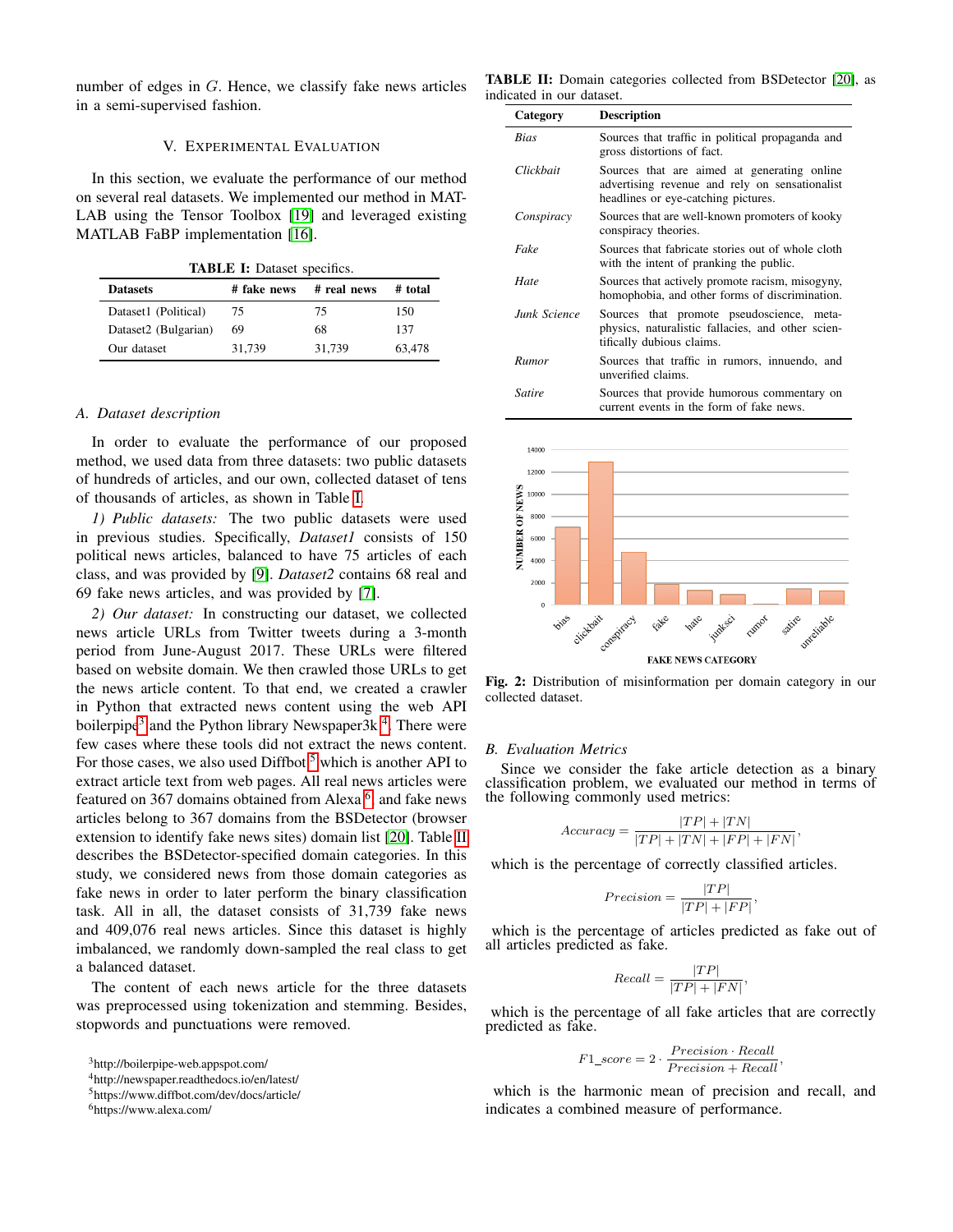$TP$  denotes true positives (correctly predicted fake news articles),  $FP$  denotes false positives (real news articles which were predicted as fake),  $TN$  denotes true negatives (i.e. correctly predicted real news articles), and  $FN$  denotes false negatives (i.e. fake news articles which were predicted as real).

# *C. Evaluation*

In order to find the best-performing parameters for our method, we run an iterative process using cross-validation where we evaluated different settings with respect to  $R$  (i.e. decomposition rank) and  $k$  (i.e. the number of nearest neighbors, controlling the density of the  $k$ -NN graph  $G$ ). We considered values of  $R$  from 1 to 20, since decomposition rank is often set to be low for time and space reasons in practice [\[21\]](#page-7-21). Likewise, we tested  $k$  with values from 1 to 100, trading off greater bias for less variance with increasing  $k$ . We found that the best accuracy is obtained when both parameters  $R$  and  $k$  are set to be 10. We find that for values of  $k$  and  $R$  greater than 10, performance is qualitatively similar as shown in Figure [3,](#page-4-0) and thus we fix the parameters as such in evaluation. Notice that using a small  $k$  value (for example, 1 or 2), the accuracy is relatively poor; this is because building a  $k$ -NN graph with small  $k$  results in a highly sparse graph which offers limited propagation capacity. In all experiments, we tested accuracy over the test set of all articles whose labels were "unknown" or unspecified in the propagation step.

<span id="page-4-0"></span>

Fig. 3: Performance using different parameter settings for decomposition rank  $(R)$  and number of nearest neighbors  $(k)$ .

As mentioned in Section [IV,](#page-2-0) we consider two tensor construction methods: *frequency-based* and *binary-based*. Figure [4](#page-4-1) shows the comparative performance of our method using both of these. We find that binary-based tensors perform better than frequency-based ones in the detection task. Thus, we used binary-based representations in evaluation. We discuss intuition for why binary-based tensors result in improved performance in Section [VI.](#page-5-0)

We evaluated our method with different percentages  $p$  of known labels. Table [III](#page-5-1) shows the performance of our method using  $p \in \{5\%, 10\%, 20\%, 30\%\}$  of labeled news articles from our dataset. Our results demonstrate that we can achieve

<span id="page-4-1"></span>

Fig. 4: Detection performance using different tensor representations.

an accuracy of 70.76% only using 10% of labeled articles. Additionally, to evaluate the quality of tensor embeddings over traditional vectorial representations, we compared performance between our approach and a variant in which between we constructed a  $k$ -NN graph built from the term frequency inverse-document-frequency  $(t f - idf)$  representations. Figure [5](#page-4-2) shows that our method with tensor embeddings consistently attains better accuracy than the alternative over varying known label percentages. This empirically suggests that binary-based tensor representations can better captures spatial/contextual nuances of news articles over vectorial representations.

<span id="page-4-2"></span>

Fig. 5: Performance our method using tensor-based article embedding compared to Belief propagation using a graph built form  $tf-idf$ matrix.

To evaluate the performance of our approach using extremely sparse known labels, we also evaluated our method using percentages of known labels <5% and varying the number of nearest neighbors. Figure [6](#page-5-2) shows that we can achieve an accuracy of 70.92% using 2% of known labels when the number of nearest neighbors is set to be 200. In fact, the performance of our approach degrades fairly gracefully with even smaller proportions of known labels.

In addition, we evaluated our model using *Dataset1* and *Dataset2*. We compare the accuracy achieved by our method to the accuracy achieved by the following approaches:

• *SVM on content-based features* as proposed in [\[9\]](#page-7-8). To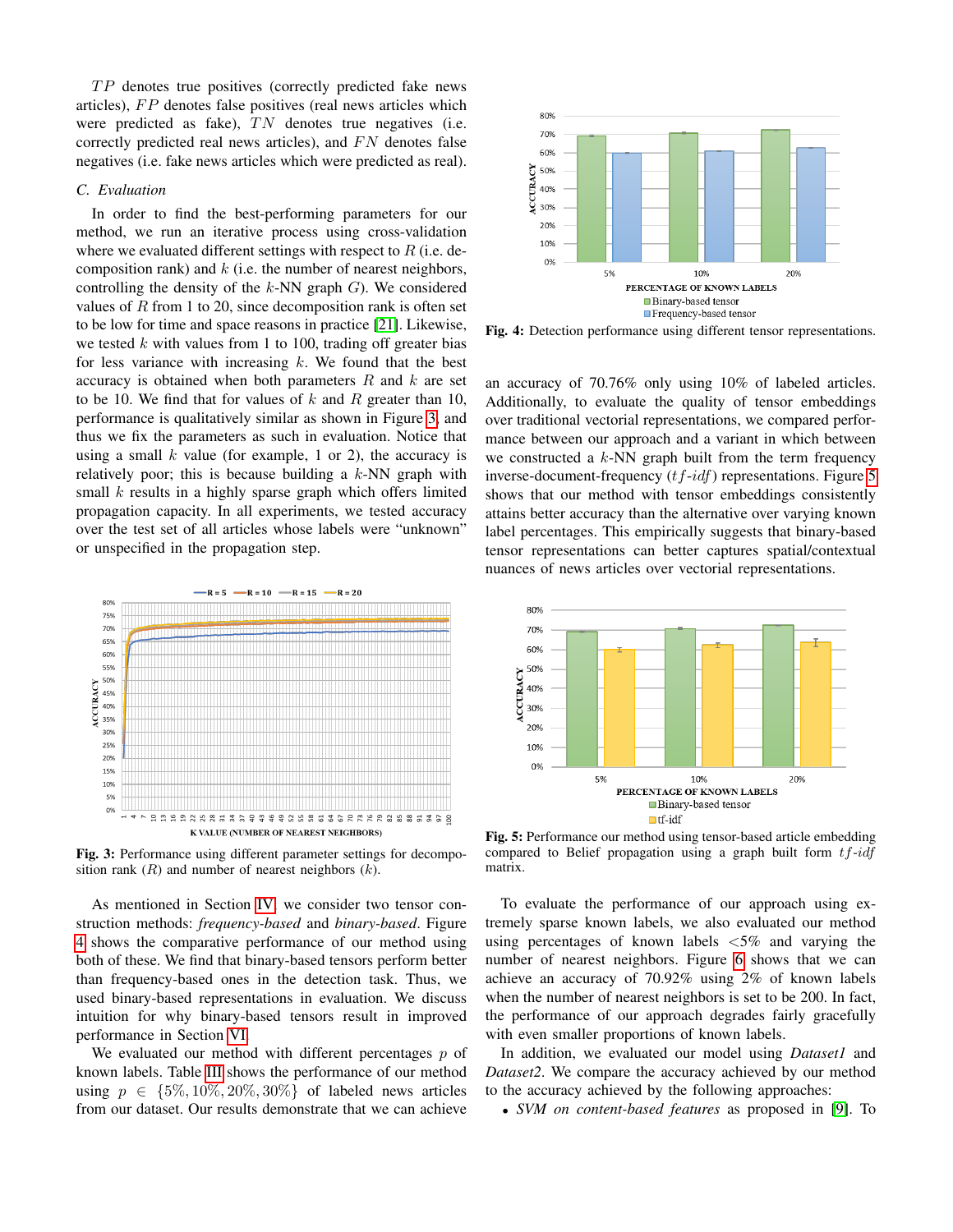<span id="page-5-1"></span>TABLE III: Performance of the proposed method using our dataset with different percentages of labeled news.

| <b>%Labels</b> | Accuracy         | <b>Precision</b> | Recall           | F1               |
|----------------|------------------|------------------|------------------|------------------|
| 5%             | $69.12 + 0.0026$ | $69.09 + 0.0043$ | $69.24 + 0.0090$ | $69.16 + 0.0036$ |
| 10%            | $70.76 + 0.0027$ | $70.59 + 0.0029$ | $71.13 + 0.0101$ | $70.85 + 0.0043$ |
| 20%            | $72.39 + 0.0013$ | $71.95 + 0.0017$ | $73.32 + 0.0043$ | $72.63 + 0.0017$ |
| 30%            | $73.44 + 0.0008$ | $73.13 + 0.0028$ | $74.14 + 0.0034$ | $73.63 + 0.0007$ |

this extent, we replicated the feature extraction from news content and used SVM in order to show the performance using different percentages of data to train the model.

• *Logistic regression on content-based features* proposed by [\[7\]](#page-7-6). We used their publicly available implementation. In particular, we run their method with linguistic  $(n$ -gram) feature extraction using different percentages of data to train their model.

Figure [7](#page-5-3) shows the results for *Dataset1*. Our approach demonstrates improved accuracy even with fewer labels – specifically, we achieved 75.43% accuracy using only the 30% of news labels while SVM(30%/70% train/test), SVM(5-fold cross-validation), and logistic regression (30%/70% train/test) attained 67.43%, 71% and 50.09% of accuracy, respectively. The accuracy achieved by SVM(5-fold cross-validation) was reported by Horne et al. in [\[9\]](#page-7-8).

<span id="page-5-2"></span>

**Fig. 6:** Performance using extremely sparse  $(<5\%)$  labeled articles and varying number of nearest neighbors.

For *Dataset2*, we run logistic regression and SVM, using 10%/90% train/test split. These approaches achieved an accuracy of 59.84% and 64.79%, respectively, compared to the 67.38% accuracy achieved by our approach, using the same percentage of labeled articles.

We note that our method is able to achieve this performance only having a small number of labeled news articles due to the semi-supervised nature of our approach; leveraging the  $k$ -NN graph and propagating beliefs allows us to exploit similarity between even unlabeled news articles, which supervised classification systems cannot leverage.

# VI. SENSITIVITY ANALYSIS

<span id="page-5-0"></span>In this section, we discuss how news article length and category/domain affect the performance of our method. In

<span id="page-5-3"></span>

Fig. 7: Performance using *Dataset1* provided by Horne et al. [\[9\]](#page-7-8)

particular, we study performance impact when considering varying news article lengths or categories, for both frequencybased and binary-based tensor embeddings. To this end, we created sub-sampled datasets from our original dataset meeting the following conditions:

- News articles have similar content length and are selected across news categories
- News articles vary in length and belong to the same news category
- News articles have similar content length and belong to the same news category

<span id="page-5-4"></span>

Fig. 8: Performance using binary vs. frequency-based tensor embeddings on news articles of all types with similar content length.

We first evaluated our method using a dataset where news articles have similar content length and fake articles are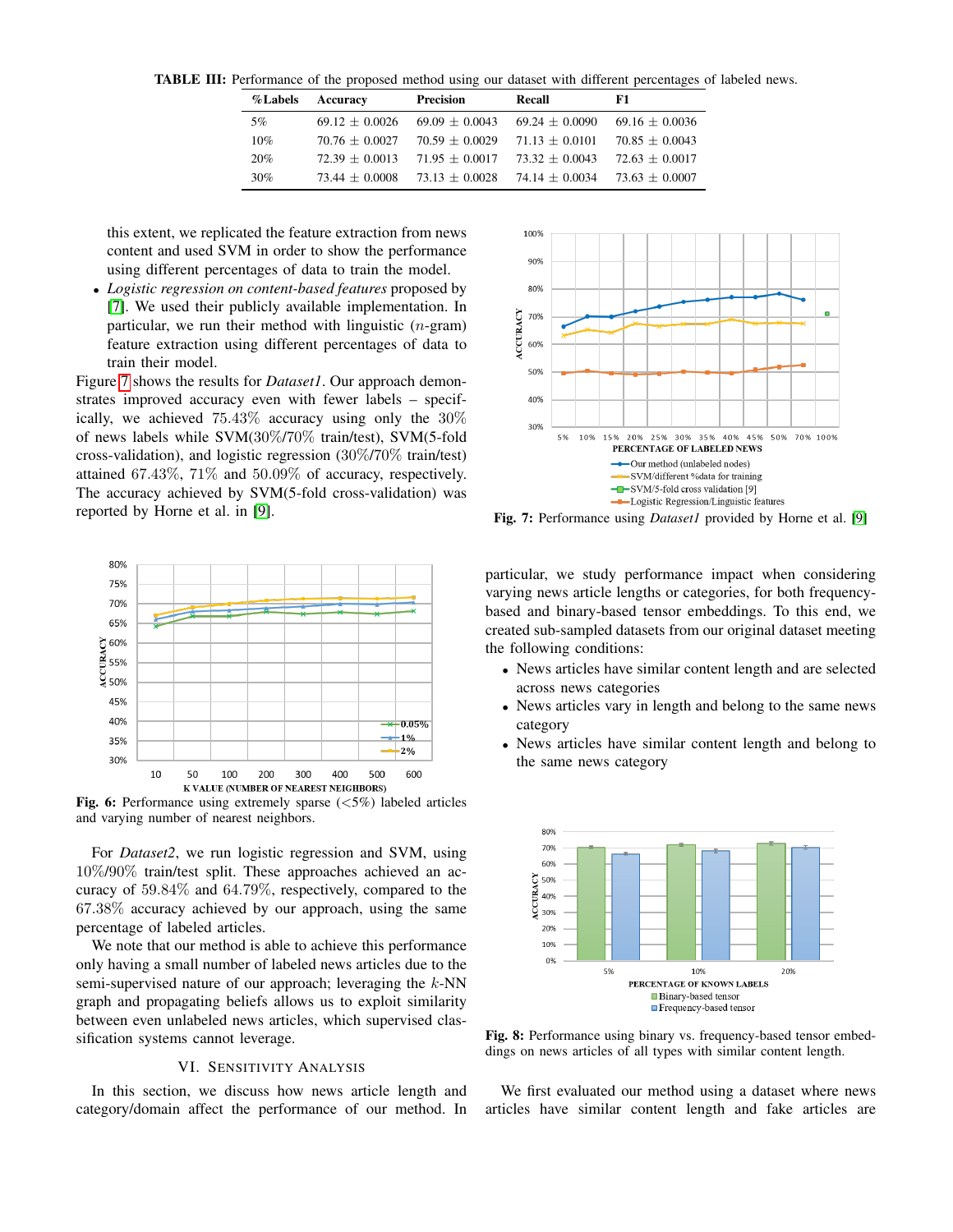<span id="page-6-2"></span>

 $(a)$  (b)

Fig. 9: Performance using binary vs. frequency-based tensor embeddings on category-partitioned news articles (a) varying in length, and (b) with similar length.

selected across news categories (Table [IV](#page-6-1) shows summary statistics for article length across each fake news category).

Figure [8](#page-5-4) shows the accuracy achieved by our method using both binary-based and frequency-based tensor embeddings. The results suggest that performance is not especially sensitive to news category when length is standardized.

In addition, we evaluated our method using 8 sample datasets, one for each misinformative news type: *bias*, *clickbait*, *conspiracy*, *fake*, *hate*, *junk science*, *satire*, and *unreliable*. Each dataset was balanced, containing the same number of fake and real articles. Note that in these sample datasets, news article length varies (see Table [IV\)](#page-6-1).

In Figure [9a](#page-6-2) we can observe the accuracy that our method achieved for each fake news type for both binary-based and frequency-based embeddings. These results show that the binary-based representation noticeably outperforms the frequency-based in all categories. We then performed a comparable experiment, but instead only selected news articles that had almost the same length per category. Figure [9b](#page-6-2) shows that the results of experiment are less clear – in fact, the results using both representations are quantitatively quite similar. These findings indicate that the news articles length greatly affects how well the different co-occurrence tensor embeddings perform. More specifically, we can conclude that binary-based tensors indicating boolean co-occurrence between words better captures spatial/contextual nuances of news articles that vary in length. On the same note, detection performance is relatively comparable for embedding types when considering articles of a fixed or almost-fixed length.

# VII. RELATED WORK

<span id="page-6-0"></span>Below, we discuss related work in detecting misinformation.

### *A. Supervised models*

Several works that aim to detect misinformation are focused on supervised learning models based on extracted features from news content, user or contextual information. [\[22\]](#page-7-22) proposed a ranking model based on SVM and Pseudo-Relevance

<span id="page-6-1"></span>

|                | TABLE IV: Dataset statistics per fake news category |
|----------------|-----------------------------------------------------|
| <b>Dataset</b> | <b>Article Length</b>                               |

|  | <b>Dataset</b>    | AT HUIT LIEITZIII |      |                |
|--|-------------------|-------------------|------|----------------|
|  |                   | Minimum           | Mean | <b>Maximum</b> |
|  | <b>Bias</b>       | 18                | 363  | 5,903          |
|  | Clickbait         | 18                | 355  | 10,955         |
|  | Conspiracy        | 19                | 422  | 10,716         |
|  | Fake              | 20                | 378  | 8,803          |
|  | Hate              | 20                | 315  | 5.390          |
|  | Junk Science      | 22.               | 364  | 5.390          |
|  | Satire            | 18                | 307  | 8.913          |
|  | <b>Unreliable</b> | 20                | 360  | 5.268          |
|  |                   |                   |      |                |

Feedback to assess the credibility of information in tweets using content and source based features such as the number of unique characters, hashtags, and friend and follower counts. In [\[7\]](#page-7-6), the authors proposed a logistic regression classifier using linguistic  $(n$ -gram), credibility (punctuation, pronoun use, capitalization) and semantic features generated from the news content. [\[9\]](#page-7-8) used SVM on content-based features that are categorized into stylistic, complexity and psychological features in order to classify real, fake and satirical news. In [\[23\]](#page-7-23), the authors propose detecting rumors by building naïve-Bayes classifiers on content, network and microblogspecific features. [\[24\]](#page-7-24) and [\[25\]](#page-7-25) leverage temporal structure by using recurrent neural network (RNN) based models to represent text and user characteristics. In [\[26\]](#page-7-26), the authors propose a Dynamic Series-Time Structure (DSTS) model for detecting rumors by capturing the social context of an event from content, user and propagation-based features.

In contrary to the aforementioned works, we use news content in order to construct a tensor of co-occurrence between words for each news article. This tensor-based representation captures similarity in the context of the spatial relations among words between news articles.